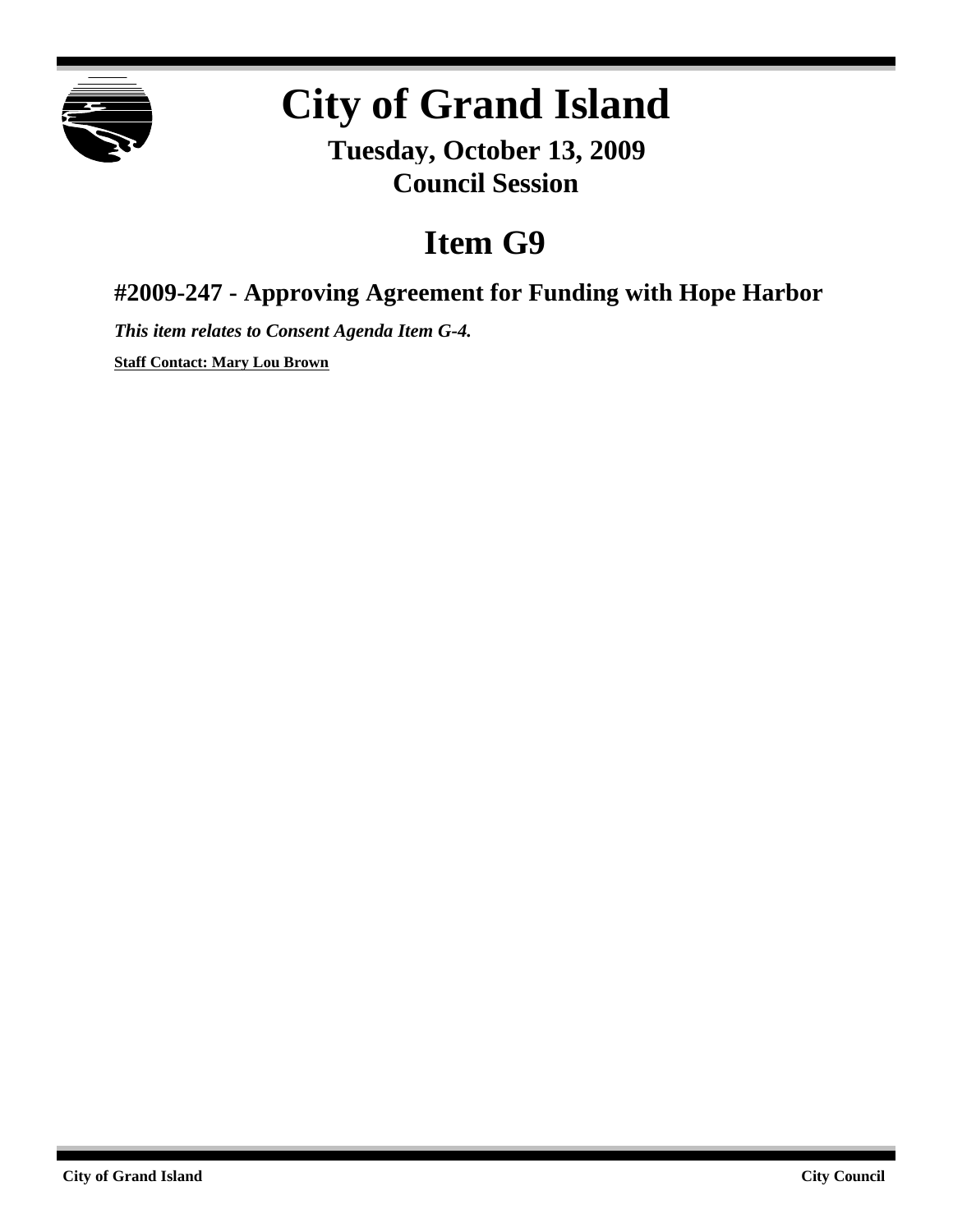#### **AGREEMENT**

day of THIS AGREEMENT is made and entered into this 2009, by and between the CITY OF GRAND ISLAND, NEBRASKA, a Municipal Corporation, hereinafter referred to as "City", and HOPE HARBOR, a Nebraska non-profit corporation.

WHEREAS, the City is authorized pursuant to Neb. Rev. Stat. §16-246 to maintain the peace, good government, and welfare of the City, and for promoting the public health, safety, convenience, comfort, morals and the general interests and welfare of the inhabitants of the city; and

WHEREAS, Hope Harbor provides a variety of services to needy, homeless and near homeless families located in Grand Island; and

WHEREAS, the City desires to contract with Hope Harbor to assist in the costs of providing a transitional shelter for the needy, homeless and near homeless families of this community, and for providing emergency services to such individuals.

NOW, THEREFORE, in consideration of the mutual promises set forth herein, the City and Hope Harbor agree as follows:

Responsibilities. Hope Harbor agrees to provide and maintain a transitional 1. shelter for the needy, homeless and near homeless families of the Grand Island community, and shall continue to provide emergency services and referrals to the needy and other service providers.

In consideration of Hope Harbor performing the services  $2^{\circ}$ Compensation. provided for in this agreement, the City agrees to pay Hope Harbor Three Thousand Six Hundred Dollars (\$3,600.00). Such payment to be paid upon the execution of this agreement by all parties, and upon approval of this agreement by the Grand Island City Council.

**Term.** This agreement shall take effect upon its approval by the City Council and 3. execution by the Mayor, and shall terminate on September 30, 2010.

Limitation. Hope Harbor hereby agrees that the money paid by the City  $4<sup>1</sup>$ hereunder shall be used solely and specifically for the purposes stated in their budget presentation for the 2009-2010 fiscal year.

5. Entire Agreement. This agreement constitutes the entire agreement between the City and Hope Harbor notwithstanding any other oral agreements or understandings to the contrary and may be amended only in writing, approved and executed as required by law.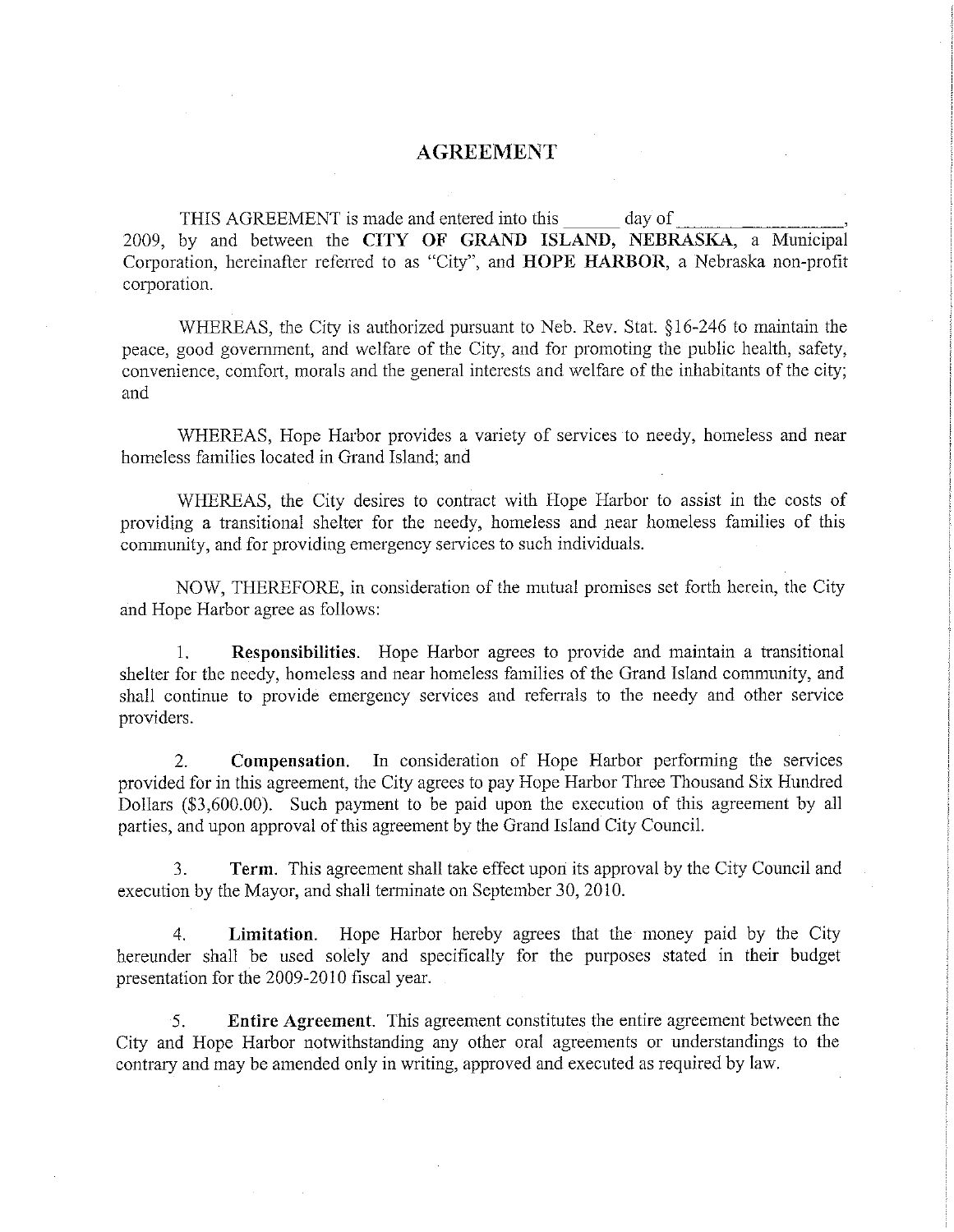IN WITNESS WHEREOF, this agreement is executed by the respective parties.

CITY OF GRAND ISLAND, NEBRASKA, A municipal corporation,

By:

Margaret Hornady, Mayor

Attest:

RaNae Edwards, City Clerk

#### HOPE HARBOR,

A Nebraska non-profit corporation,

By:

Melissa DeLaet, Executive Director

| STATE OF NEBRASKA |      |
|-------------------|------|
|                   | ) SS |
| COUNTY OF HALL    |      |

, 2009, before me, the undersigned, a Notary Public in and for said On County and State, personally appeared Melissa DeLaet, Executive Director of Hope Harbor, a Nebraska Non-Profit Corporation, known personally to me to be the identical person who signed the foregoing Agreement and acknowledged the execution thereof to be her voluntary act and deed for the purpose therein expressed.

WITNESS my hand and notarial seal the date above written.

Notary Public